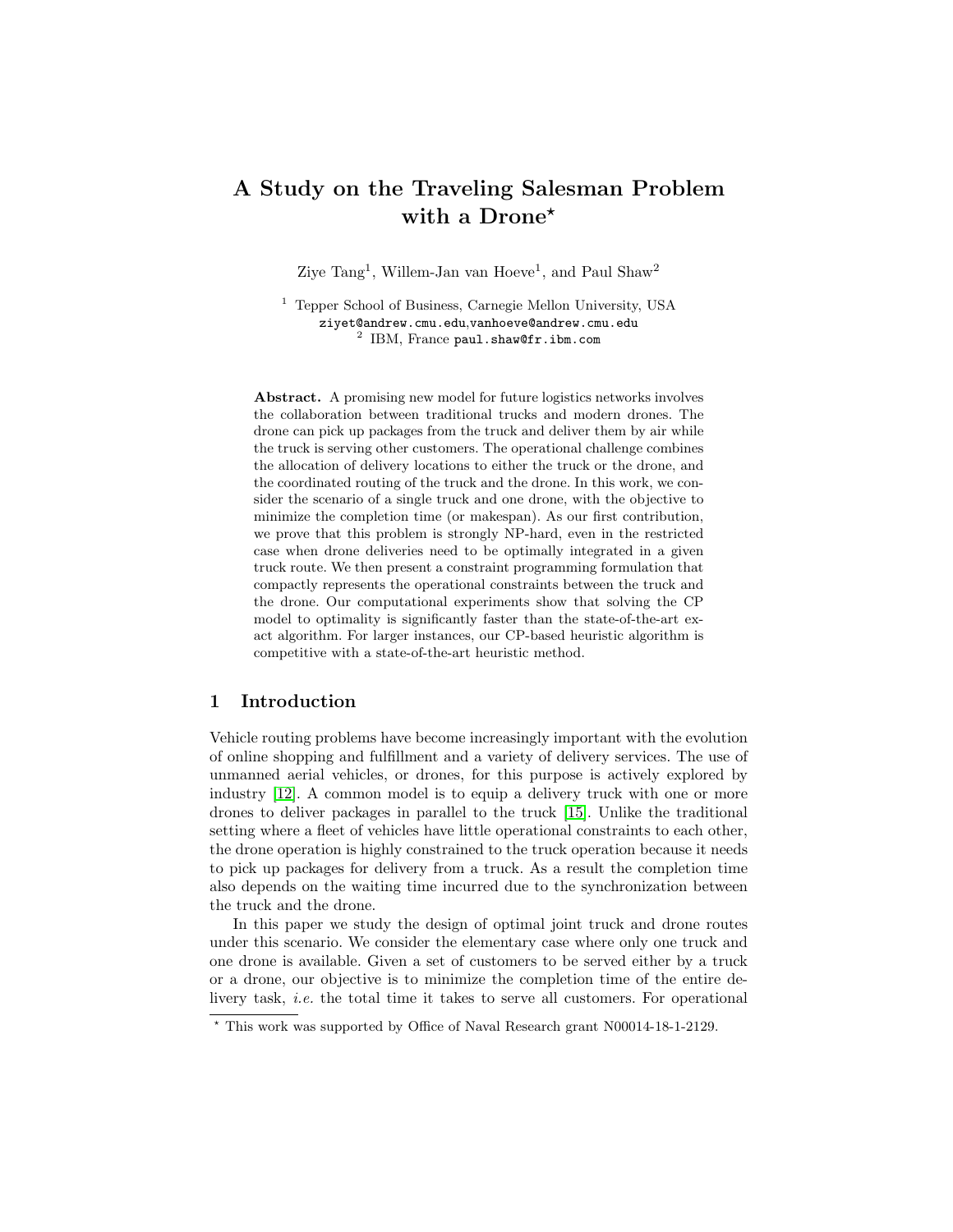simplicity, we assume the drone can only be dispatched at a customer location and the service time at each location is instant. In a feasible solution, the truck route forms a tour which starts from and returns to the depot with a subset of customers served along the tour. Each remaining customer is served by the drone which is dispatched from a customer location and returns to a (possibly different) location on the truck tour. We follow Agatz et al. [\[1\]](#page-7-2) and call this problem the traveling salesman problem with a drone (TSP-D).

Contributions. Our first contribution is a proof that the TSP-D is strongly NP-hard even in the case when a truck route is given and we need to optimally integrate the remaining drone visits. Our second contribution is a new constraint programming (CP) formulation that relies on representing the TSP-D as a scheduling problem. We show experimentally that our CP approach outperforms the best exact method from the literature, and is competitive with a state-of-the art heuristic method in terms of solution quality.

# 2 Related Work

The hybrid truck and drone model was first studied by Murray *et al.* [\[11\]](#page-7-3). Agatz et al. [\[1\]](#page-7-2) propose an exponential-sized integer programming model. Ha et al. [\[6\]](#page-7-4) consider a variant where the objective is to minimize operational costs including total transportation cost and the cost incurred by vehicles' waiting time. Ham [\[7\]](#page-7-5) considers a different integrated model where after one delivery task, the drone may return to the depot or fly to another customer to pick up a return order from a customer, with the truck traveling separately along a cycle. Bouman et al. [\[2\]](#page-7-6) introduce a dynamic programming (DP) formulation of the TSP-D and solve it with  $A^*$  search. Yurek and Ozmutlu [\[17\]](#page-7-7) propose a decomposition method; in the first stage, the truck nodes and the truck routes are generated and determined and the second stage solves a mixed-integer program to determine the optimal drone schedule. Lastly, Poikonen et al. [\[13\]](#page-7-8) develop a specialized branch-andbound procedure, which includes boosted lower bound heuristics to further speed up the solving process. Their method assumes insertion of a customer node into a sequence of nodes will not increase the optimal cost, which does not hold when the drone has a finite flight range. Other heuristic algorithms have also been proposed in the literature, see e.g.  $[1,3,4,5,11]$  $[1,3,4,5,11]$  $[1,3,4,5,11]$  $[1,3,4,5,11]$  $[1,3,4,5,11]$ . The best exact method for the TSP-D is the DP approach in [\[2\]](#page-7-6), which can optimally solve instances with up to 15 locations in reasonable time.

The first theoretical study was performed by Wang et al. [\[16\]](#page-7-12), who consider the more general vehicle routing problem with multiple trucks and drones. They study the maximum savings that can be obtained from using drones compared to truck-only deliveries  $(i.e. TSP cost)$  and derive several tight theoretical bounds under different truck and drone configurations. Poikonen *et al.* [\[14\]](#page-7-13) extend [\[16\]](#page-7-12) to different cases by incorporating cost, limited battery life and different metrics respectively.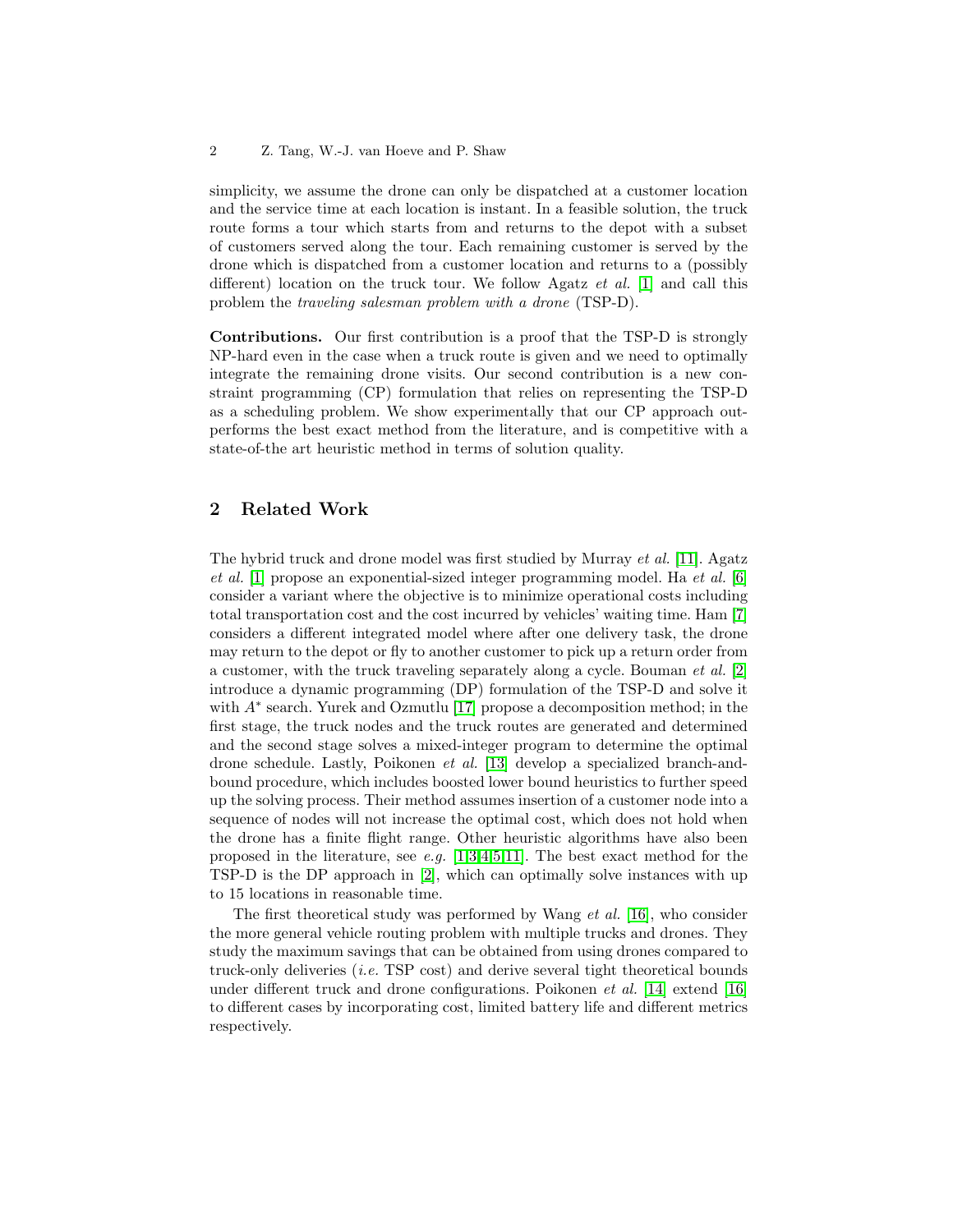#### 3 Problem Definition

We are given an undirected graph  $G = (V, E)$  with  $V = C \cup \{r\}$  where r is the depot and C is the set of customers to be served by the truck or the drone. Let  $n = |C|$ . The travel time between a pair of nodes  $(i, j)$  is given by metric  $w(i, j)$ .  $\rho \geq 0$  is the ratio between the truck's and the drone's travel time per unit distance.  $\rho$  is also called the *speed differential*. Every customer demands one parcel, which can be delivered by either a truck or a drone. A drone can only deliver one parcel at the time. We make the following assumptions about the behavior of the truck and the drone:

- (a) The truck can dispatch and pick up a drone only at the depot or a customer location. The truck can continue serving customers after a drone is dispatched and reconnect with the drone at a possibly different node.
- (b) The vehicle (truck or drone) that first arrives at the reconnection node has to wait for the other one, which we call synchronization.
- (c) Upon returning to the truck, the time required to prepare the drone for another launch is negligible.

Our objective is to minimize the completion time, *i.e.* from the time the truck is dispatched from the depot with the drone to the time when the truck and the drone returns to the depot.

Notation. In a feasible solution to TSP-D, denote  $V_d$  as the set of nodes visited by the drone only. Denote  $V_t := V \backslash V_d$  as the set of nodes including the depot visited by the truck either with or without the drone atop the truck. By a slight abuse of notation, we also call  $V_d$  the set of *drone nodes* and  $V_t$  the set of truck nodes. For each  $i \in V_d$ , let  $p(i)$  be the dispatch node where the drone is dispatched right before visiting i,  $q(i)$  be the pick up node where the drone returns immediately after visiting  $i$ , Let  $E_t$  be the set of edges in the truck tour. For  $i, j \in V_t$ , let  $T_{ij}$  denote the path induced by  $E_t$  and  $w(T_{ij}) = \sum_{e \in T_{ij}} w_e$ . Consider a partial drone schedule where the drone is dispatched from the truck at node j, visits node i and meets up with the truck at node k (we allow  $j = k$ ). We call this partial drone schedule a *drone activity* and use a shorthand notation  $j \to i \to k$  to represent this activity.

# 4 Computational Complexity

Solving the TSP-D to proven optimality is highly challenging, as witnessed by the performance of the best exact methods—they scale up to about 15 locations only. While the TSP-D is known to be NP-hard due to a reduction from the TSP, we aim to provide more insight in the computational difficulty by considering a restricted version, which we call the drone routing subproblem (DRS). We next prove strong NP-hardness of this restricted version.

We associate the drone activity  $j \to i \to k$  with a cost  $c_{ijk}$  defined as

$$
c_{ijk} = \max\{0, w(j, i) + w(i, k) - \rho w(T_{jk})\}
$$
 (1)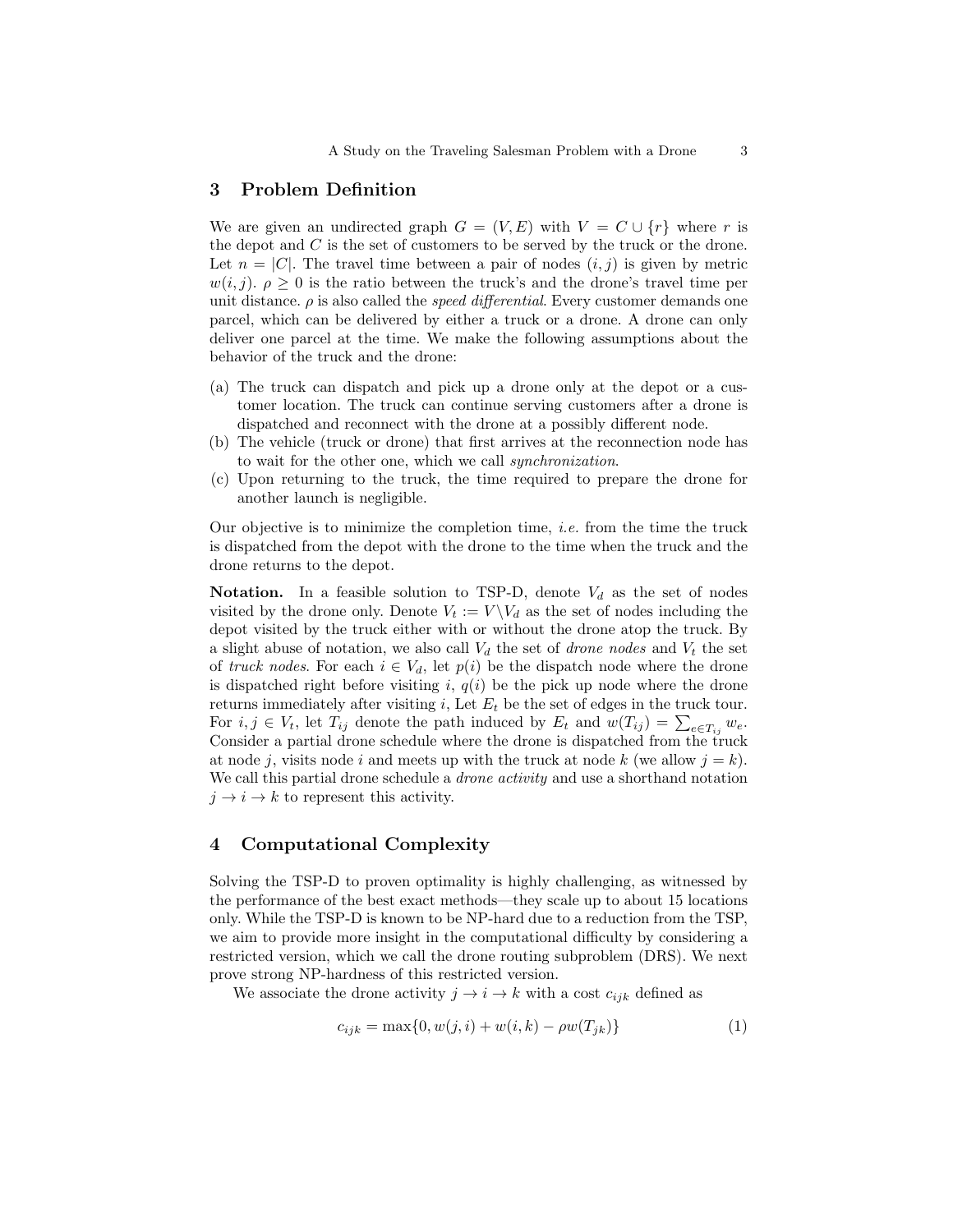This is the marginal time a drone activity adds to the truck tour. Given  $V_t, V_d$ and  $E_t$ , we define a set of drone activities to be *feasible* if (1) each drone node in  $V_d$  appears in exactly one drone activity and  $(2)$  any pair of activities do not overlap in time.

<span id="page-3-0"></span>We now define the drone routing subproblem as follows:

**Definition 1 (Drone routing subproblem).** Given  $V_t$ ,  $V_d$ ,  $E_t$ . The drone routing subproblem is to find a feasible set of drone activities with minimum total drone activity cost.

We show that DRS is strongly NP-hard by a reduction from 3-partition.

Definition 2 (3-Partition). Given positive integers m, B and 3m positive integers  $x_1, \ldots, x_{3m}$  satisfying  $\sum_{q=1}^{3m} x_q = mB$  and  $\frac{B}{4} < x_q < \frac{B}{2}$  for  $q = 1, \ldots, 3m$ . Does there exist a partition of the set  $Y = \{1, \ldots, 3m\}$  into m disjoint subsets  $Y_1, \ldots, Y_m$  such that  $\sum_{q \in Y_i} x_q = B$  for  $i = 1, \ldots, m$ ?

#### Theorem 1. The drone routing subproblem is strongly NP-hard.

*Proof.* We prove the theorem for  $\rho = 1$ . We give a pseudo-polynomial time reduction from 3-partition. Given an instance of 3-partition as in Definition [2,](#page-3-0) we construct a graph with  $m(B + 1)$  truck nodes and 4m drone nodes. The truck route connects m paths  $P_i$ , each having  $B + 1$  nodes and B unit edges. Edges that connect two paths are assigned  $\epsilon = \frac{1}{2m}$ . Direct all edges in the cycle counterclockwise. The tail of a directed path  $P_i$  is defined as the tail of the first arc in  $P_i$ . We similarly define the head of  $P_i$ . The drone nodes are partitioned into two disjoint sets A and B. A has  $3m$  nodes  $v_1, \ldots, v_{3m}$ . For  $i = 1, \ldots, 3m$ ,  $v_i$  is connected to each node on the cycle via an edge of weight  $\frac{x_i}{2}$ . B contains m dummy nodes  $u_1, \ldots, u_m$ . For  $i = 1, \ldots, m$ , each  $u_i$  is connected to the head of  $P_i$  and tail of  $P_{i+1}$  via two edges of weight  $\frac{\epsilon}{2}$  (we assume  $P_{m+1} = P_1$ ). Other edges connected to  $u_i$  are assigned a unit weight so metric inequality holds. Below we show Lemma [1,](#page-3-1) from which the theorem follows.  $\Box$ 

<span id="page-3-1"></span>Lemma 1. There exists a 3-partition if and only if there exists a feasible solution to the above DRS instance of zero total cost.

*Proof.* 'if': connect each dummy node  $u_i$  to the head of  $P_i$  and tail of  $P_{i+1}$ . Without loss of generality assume the feasible partition is  $\{x_{3k+1}, x_{3k+2}, x_{3k+3}\}\$ for  $k = 0, ..., m - 1$ . Then  $v_{3k+1}, v_{3k+2}, v_{3k+3}$  are connected to path  $P_k$  in the following way:  $v_{3k+1}$  is connected to the first node and  $(x_{3k+1} + 1)$ -th node on the path,  $v_{3k+2}$  is connected to  $(x_{3k+1}+1)$ -th and  $(x_{3k+1}+x_{3k+2}+1)$ -th nodes,  $v_{3k+3}$  is connected to  $(x_{3k+1} + x_{3k+2} + 1)$ -th and  $x_{B+1}$ -th nodes. It is easy to check that the total cost is zero.

'only if': we claim each dummy node  $u_i$  in any solution with zero total cost must be connected to the head of  $P_i$  and tail of  $P_{i+1}$ : suppose not, note for any  $t \neq i$ ,  $u_i$  cannot be connected to the head of  $P_t$  and tail of  $P_{t+1}$  since otherwise such a drone activity has non-zero cost. As a result any drone activity which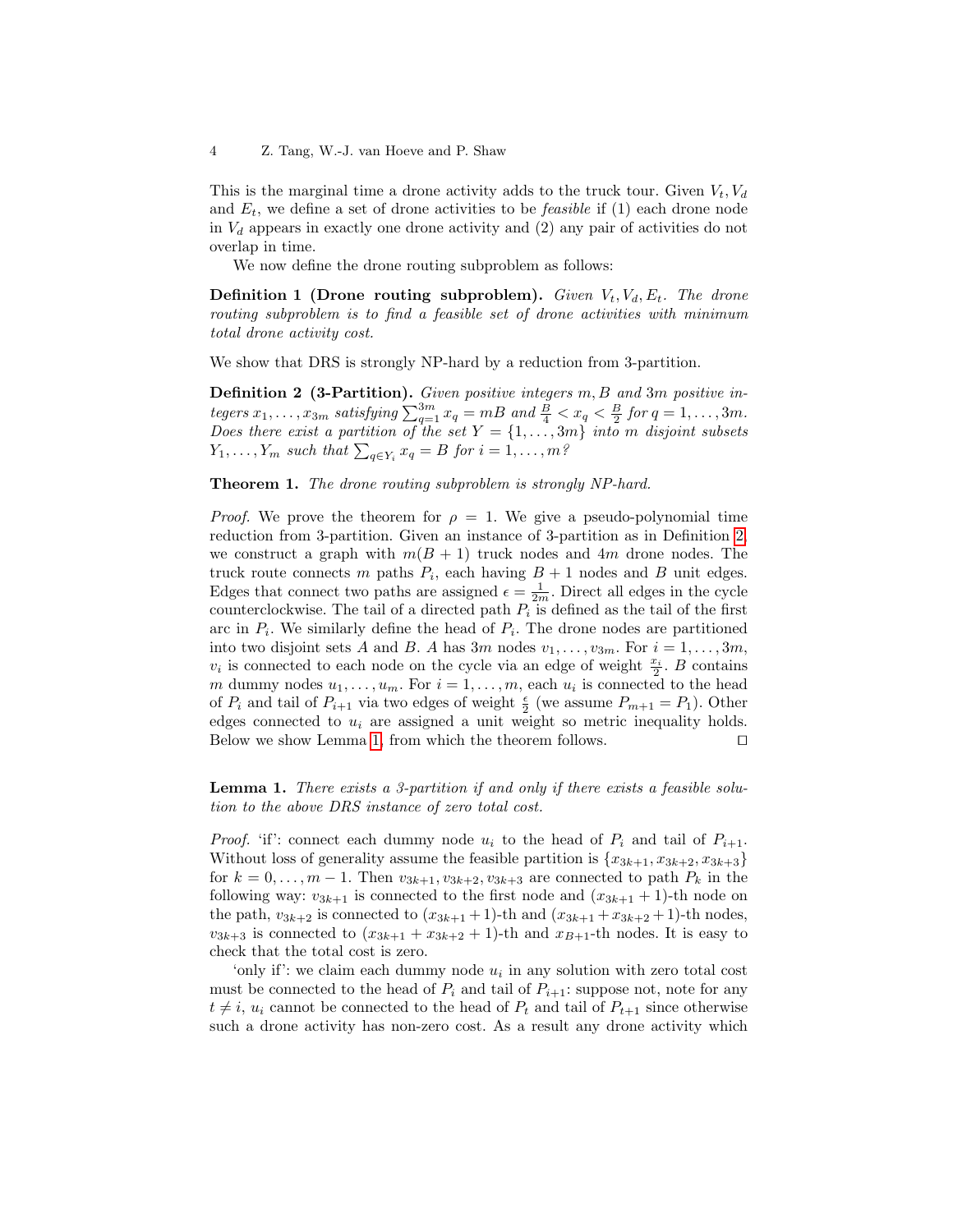

**Fig. 1.** An example of the reduction, with  $m = 4$ ,  $B = 7$  and feasible partitions  $(1, 1, 5)$ ,  $(1, 2, 4)$ ,  $(1, 3, 3)$ ,  $(2, 2, 3)$ . Drone activities are shown as dashed lines and dummy nodes are marked as solid. While each drone node has the same distance to any node on the truck cycle, we put the drone nodes outside the cycle for visualization purposes.

visits  $u_i$  covers at least a unit-length edge on the cycle. Therefore after visiting  $u_i$ , remaining edges on the cycle have at most  $mB - 1 + m\epsilon = mB - \frac{1}{2} < mB$ length to use for visiting the remaining drone nodes. Notice each visit of a node  $v_l \in A$  must cover a path at least  $x_l$  to make the drone activity cost zero and each visit must cover non-overlapping path on the cycle, which is a contradiction to the fact that the remaining edge length on the cycle is less than  $mB$ . Therefore we've shown the claim. The result follows by reversing the steps in the 'if' part to partition drone nodes into m sets where each set contains 3 nodes that are visited by using edges in the same path.  $\Box$ 

# 5 Constraint Programming Formulation

An essential feature of a truck-drone schedule is the synchronization between truck and drone operations. This poses a significant challenge to construct a MIP model with a tight linear relaxation. Below we explain how to construct a compact CP with  $O(n^2)$  variables and constraints, using the constraint-based scheduling formalism introduced in [\[8,](#page-7-14)[9,](#page-7-15)[10\]](#page-7-16). The CP solver IBM ILOG CP Optimizer [\[10\]](#page-7-16) provides an expressive modeling language based on the notion of interval variables representing the execution of an activity. Its domain encodes the presence status (Boolean) (true if the activity is executed). When a is present, it is represented by variables  $s(a)$  for its start time,  $e(a)$  for its end time, and  $d(a)$  for its duration, obeying the relationship  $d(a) = e(a) - s(a)$ . On the other hand, an absent interval variable is not considered by any constraint or expression on interval variables in which it is involved. An activity can be forced to present or declared 'optional', i.e. its presence status can be either true or false to be decided by the solver. Below we assume all interval variables are optional unless stated otherwise.

Recall the number of nodes including the depot is  $n + 1$ . Denote both node 0 and n as the depot (leaving and returning). For each node i define three in-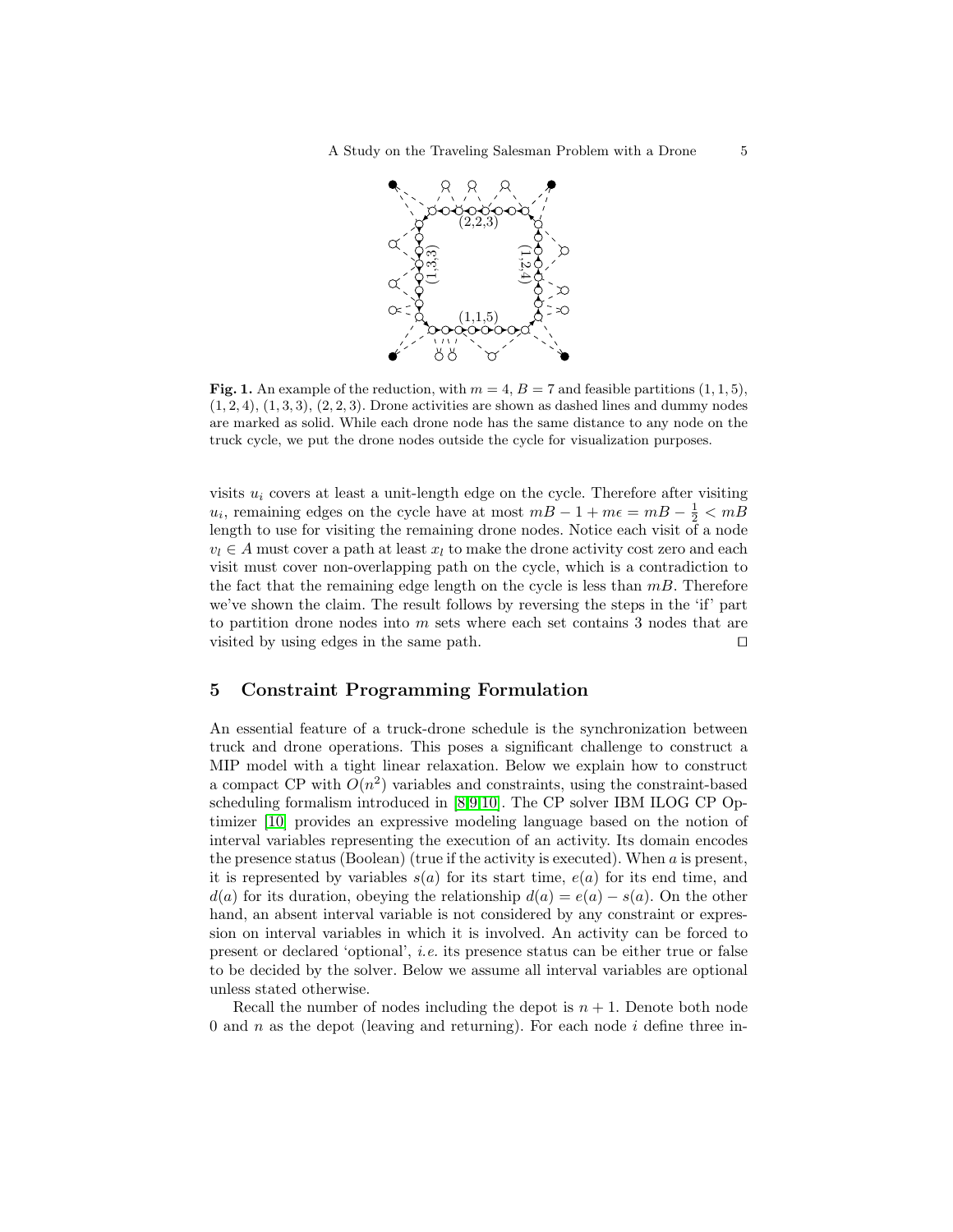#### 6 Z. Tang, W.-J. van Hoeve and P. Shaw

```
1 minimize
              endOf(tVisit[n])
 3 subject to {
 4 forall (i in 0...n) setPresent(visit[i])<br>5 setPresent(tVisit[0])
 5 setPresent(tVisit[0])<br>6 setPresent(tVisit[n+1
 6 setPresent(tVisit[n+1])<br>7 first(tVisit_tVisit[0]
 7 first(tVisit, tVisit[0])<br>8 last(tVisit_tVisit[n])
 8 last(tVisit, tVisit[n])<br>9 no_overlap(tVisit, w)
9 no_overlap(tVisit, w)<br>10 no_overlap(dVisit)
10 no_overlap(dVisit)<br>11 forall(i in 0...n)
11 forall(i in 0...n) {<br>12 alternative(visit
12 alternative(visit[i], [tVisit[i], dVisit[i]])<br>13 alternative(dVisit_before[i], [all (j in 0...
13 alternative(dVisit_before[i], [all (j in 0...n) tdVisit[i][j]])<br>14 alternative(dVisit_after[i], [all (j in 0...n) dtVisit[i][j]])
14 alternative(dVisit_after[i], [all (j in 0...n) dtVisit[i][j]])<br>15 span(dVisit[i]. [dVisit_before[i]. dVisit_after[i]])
15 span(dVisit[i], [dVisit_before[i], dVisit_after[i]])<br>16 end at start(dVisit before[i], dVisit after[i])
16 end at start (dVisit before [i], dVisit after [i])<br>17 if then (presence of (dVisit [i]), presence of (dVi
17 if then(presence of(dVisit[i]), presence of(dVisit before[i]) & presence of(dVisit after[i]))<br>18 forall(i, j in 0...n) {
18 forall(i, j in 0...n) {<br>19 if_then(presence_of(t
19 if then(presence of (tdVisit[i][j]), presence of (tVisit[j]))<br>20 if then(presence of (dtVisit[i][j]), presence of (tVisit[j]))
20 if_then(presence_of(dtVisit[i][j]), presence_of(tVisit[j]))<br>21 start_before_start(tVisit[i], tdVisit[i][i])
21 start_before_start(tVisit[j], tdVisit[i][j])<br>22 start_before_end(tdVisit[i][i]_tVisit[i])
22 start_before_end(tdVisit[i][j], tVisit[j])<br>23 end_before_end(dtVisit[i][j], tVisit[j])
                   end_before_end(dtVisit[i][j], tVisit[j])
```
<span id="page-5-0"></span>Fig. 2. A compact constraint programming formulation for TSP-D. Note we can enforce finite drone range by adding an upper bound on the duration of each dVisit[i].

terval variables: visit[i] (forced to be present), dVisit[i] and tVisit[i]. Each dVisit[i] represents the time period from the drone just leaving for node  $i$  to the drone arriving at the first truck node after serving  $i$ . Note we can enforce finite drone range by adding an upper bound on the duration of each  $\text{dVisit}[i]$ . Furthermore, for each node i, we create two interval variables dVisit before[i] and dVisit after[i] which represent splitting dVisit[i] by the time point of the drone visiting i. For each pair  $(i, j)$ , we define two interval variables tdVisit[i][j] and dtVisit[i][j], where the former represents the drone leaving from truck node  $j$  to drone node  $i$  and the latter represents the drone leaving from drone node i to truck node j. Each  $\text{tdVisit}[i][j]$  is lower bounded by the drone travel time from j to i and similarly for  $dtVisit[i][j].$ As an example, an activity  $i \to j \to k$  is composed of **tdVisit[i][j]** and dtVisit[i][k], which are constrained to be equivalent to dVisit before[i] and dVisit after[i] respectively. The complete model is presented in pseudocode in Figure [2.](#page-5-0)

Lines 7-8 require the truck tour to start and end at the depot. The next constraint requires that for each pair  $(i, j)$ , their truck visits have to be at least  $w_{ij}$  apart if both of them are served by the truck. Similarly for line 10. The remaining constraints enforce logical constraints between different sets of interval variables. For example, alternative(*interval, array*) creates an alternative constraint between interval variable interval and the set of interval variables in array. If interval is present, then one and only one of the intervals in array will be selected by the alternative constraint to be present and the start and end values of interval will be the same as the one of the selected intervals. Line 21-23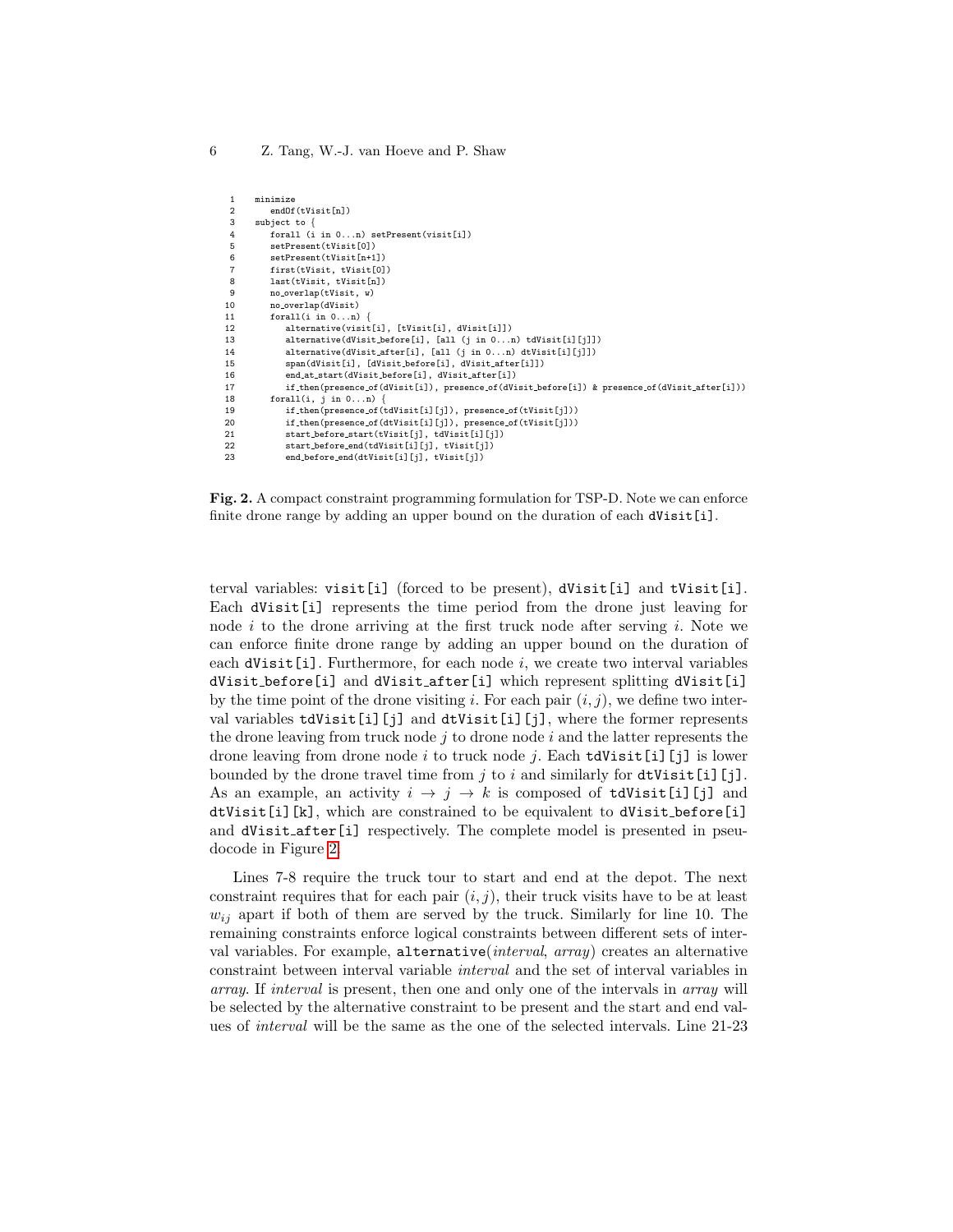|      | <b>Size</b> |     |    |    |     | 10 11 12 13 14 15                                                                | -16 | 17  |    | 18  |            |
|------|-------------|-----|----|----|-----|----------------------------------------------------------------------------------|-----|-----|----|-----|------------|
|      |             |     |    |    |     | CP 6.79 5.71 16.66 15.66 50.83 120.59 216.46 375.49 564.22                       |     |     |    |     |            |
|      |             |     |    |    |     | DP 1.00 4.00 12.00 56.00 306.00 1568.00 9508.00                                  |     |     |    |     |            |
|      |             |     |    |    |     | a. Runtime comparison (s) of CP and DP (exact).                                  |     |     |    |     |            |
| Size | 10          | -20 | 30 | 40 | 50. | 60                                                                               | 70  | -80 | 90 | 100 | <b>200</b> |
| CP.  |             |     |    |    |     | 116.60 136.64 160.12 198.88 237.4 276.96 316.20 407.36 515.80 679.64             |     |     |    |     |            |
|      |             |     |    |    |     | BAB 149.53 171.64 200.95 226.15 241.36 267.54 283.30 299.09 322.37 337.91 465.63 |     |     |    |     |            |

<span id="page-6-0"></span>b. Solution value comparison of CP and BAB (heuristic).

Table 1. Comparison of our constraint programming (CP) approach with (a) the exact dynamic programming  $(DP)$  method of Bouman *et. al.* [\[2\]](#page-7-6) in terms of runtime (s), and (b) the heuristic branch-and-bound method (BAB) of Poikonen et al. [\[13\]](#page-7-8) in terms of solution quality (average objective value).

implements the synchronization constraint between the truck and the drone. We refer the reader to the manual [\[8\]](#page-7-14) for the definition and usage of each constraint.

# 6 Computational Experiments

We implemented and solved our CP model with CP Optimizer version 12.8.0, using the Python interface DOcplex. Our experiments are run on a 2.2GHz Intel Core i7 quad-core machine with 16GB RAM. We compared our approach to the two best approaches from the literature: the exact dynamic programming (DP) algorithm in [\[2\]](#page-7-6), and the branch-and-bound algorithm from [\[13\]](#page-7-8). The implementation of the latter relies on the assumption that the drone has a finite range, for which the method is not guaranteed to provide optimal solutions.

We first present the results on the exact comparison. Since benchmark instances used in [\[2\]](#page-7-6) are not publicly available, we follow their approach to generate 10 uniform instances of each size. We use the same parameter  $\rho = 2$  as speed differential. Table [1.](#page-6-0)a reports the average runtime (in seconds) of our approach (CP) and the reported runtime from [\[2\]](#page-7-6) (DP). While DP can solve the smaller problems faster than CP, our approach scales more gracefully.

Table [1.](#page-6-0)b presents the comparison with the branch-and-bound method (BAB) of [\[13\]](#page-7-8) in terms of solution quality. For this experiment, we apply a time limit of 10 minutes for each instance. As a benchmark, we use the same dataset as [\[13\]](#page-7-8) (25 instances of each size). We use the same parameter values for the speed differential  $\rho = 2$  and drone range  $R = 20$ . The table reports the mean objective value for each problem size. The results for BAB are the best solutions found among all branch-and-bound heuristic variants. We note that the runtime of the BAB approach is typically less than one minute. These results show that the time-limited CP approach can produce better solutions for smaller instances (up to 50 locations) but that the dedicated heuristic branch-and-bound outperforms CP on larger instances.